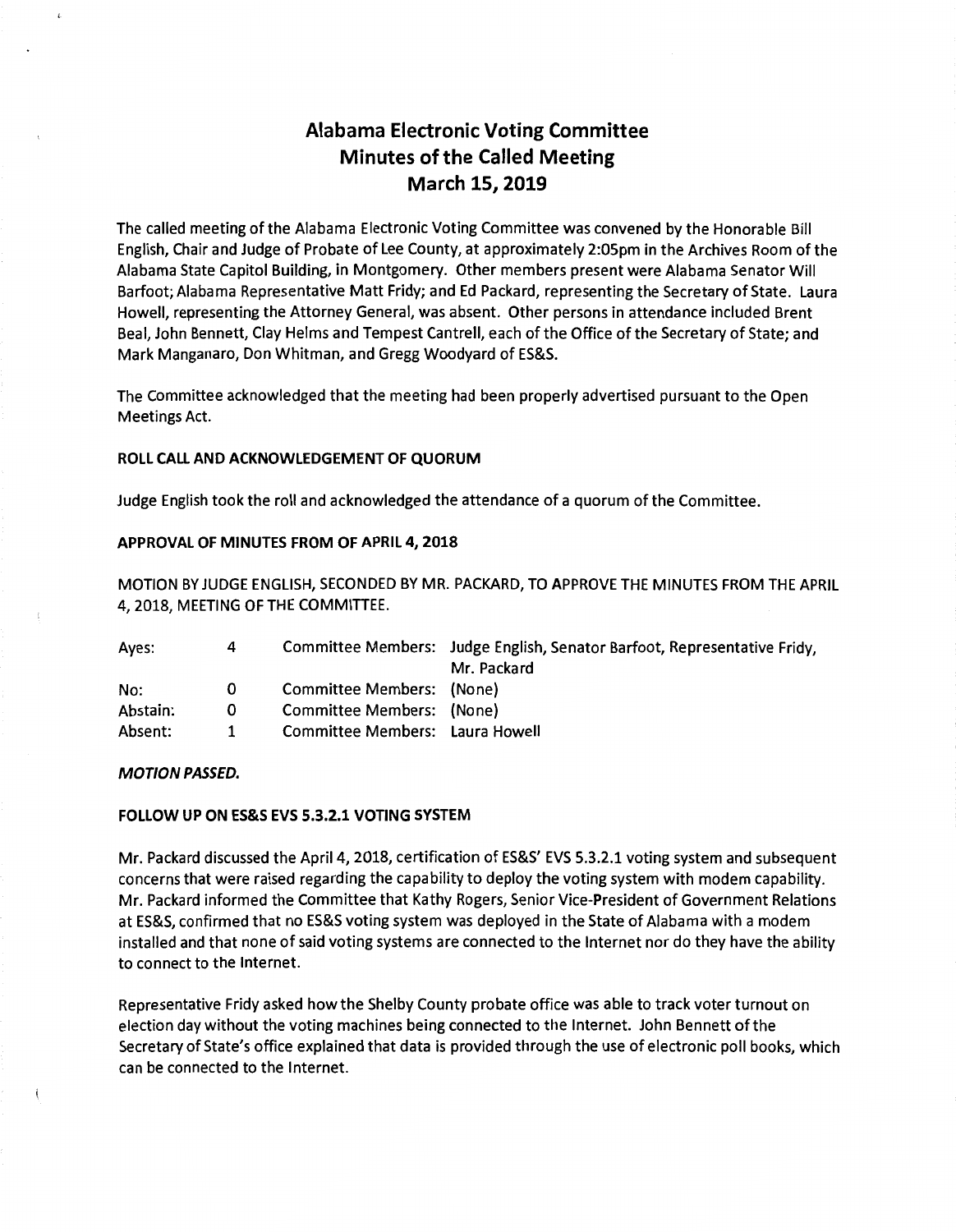MOTION BY MR. PACKARD, SECONDED BY REPRESENTATIVE FRIDY, TO AMEND THE CERTIFICATION OF ES&S' EVS 5.3.2.1 VOTING SYSTEM TO PROVIDE THAT DEPLOYMENT OF THE VOTING SYSTEM IN THE STATE OF ALABAMA BE CONTINGENT ON THE REQUIREMENT THAT NO MODEMS BE INSTALLED IN THE VOTING SYSTEM.

| Ayes:    | 4 |                                 | Committee Members: Judge English, Senator Barfoot, Representative Fridy, |
|----------|---|---------------------------------|--------------------------------------------------------------------------|
|          |   |                                 | Mr. Packard                                                              |
| No:      | 0 | Committee Members: (None)       |                                                                          |
| Abstain: | 0 | Committee Members: (None)       |                                                                          |
| Absent:  |   | Committee Members: Laura Howell |                                                                          |

#### **MOTION PASSED.**

#### **REVIEW AND CONSIDERATION OF ES&S' EVS 5.2.4.0 VOTING SYSTEM**

Mr. Packard presented information related to ES&S' request for the certification hearing for its EVS 5.2.4.0 voting system, including a copy of the test report from Pro V&V, the voting system test laboratory (VSTL) that examined the system, and a copy of the U.S. Election Assistance Commission's Certificate of Conformance verifying the evaluation of the voting system by the VSTL to the 2005 Voluntary Voting System Guidelines.

Mr. Mark Manganaro and Mr. Gregg Woodyard, both of ES&S, presented information about the voting system up for review, including its enhancements compared to the previous version of the voting system, EVS 5.2.2.0.

Enhancements and improvements in the new 5.2.4.0 system include 1} new tables and carts for the Automark and ExpressVote; 2) new hardware for the ExpressVote, including a new LCD touchscreen, a single board computer, and a new power management board, and a new input/output (USB} board; updated audio prompts for the ExpressVote for enhanced ADA support; collapsible ballot box; and updates to the system's Windows and antivirus software.

Committee members reviewed the equipment hands-on and presented any questions they had to Mr. Manganaro and Mr. Woodyard.

MOTION BY MR. PACKARD, SECONDED BY JUDGE ENGLISH, TO FIND THAT ES&S' EVS 5.2.4.0 VOTING SYSTEM CONFORMS TO THE REQUIREMENTS OF ALABAMA STATE LAW AND BE CERTIFIED FOR SELL AND USE IN THE STATE OF ALABAMA WITHOUT THE COLLAPSIBLE BALLOT BOX.

| Ayes:    | 4 |                                 | Committee Members: Judge English, Senator Barfoot, Representative Fridy, |
|----------|---|---------------------------------|--------------------------------------------------------------------------|
|          |   |                                 | Mr. Packard                                                              |
| No:      | 0 | Committee Members: (None)       |                                                                          |
| Abstain: | 0 | Committee Members: (None)       |                                                                          |
| Absent:  | 1 | Committee Members: Laura Howell |                                                                          |

**MOTION PASSED.**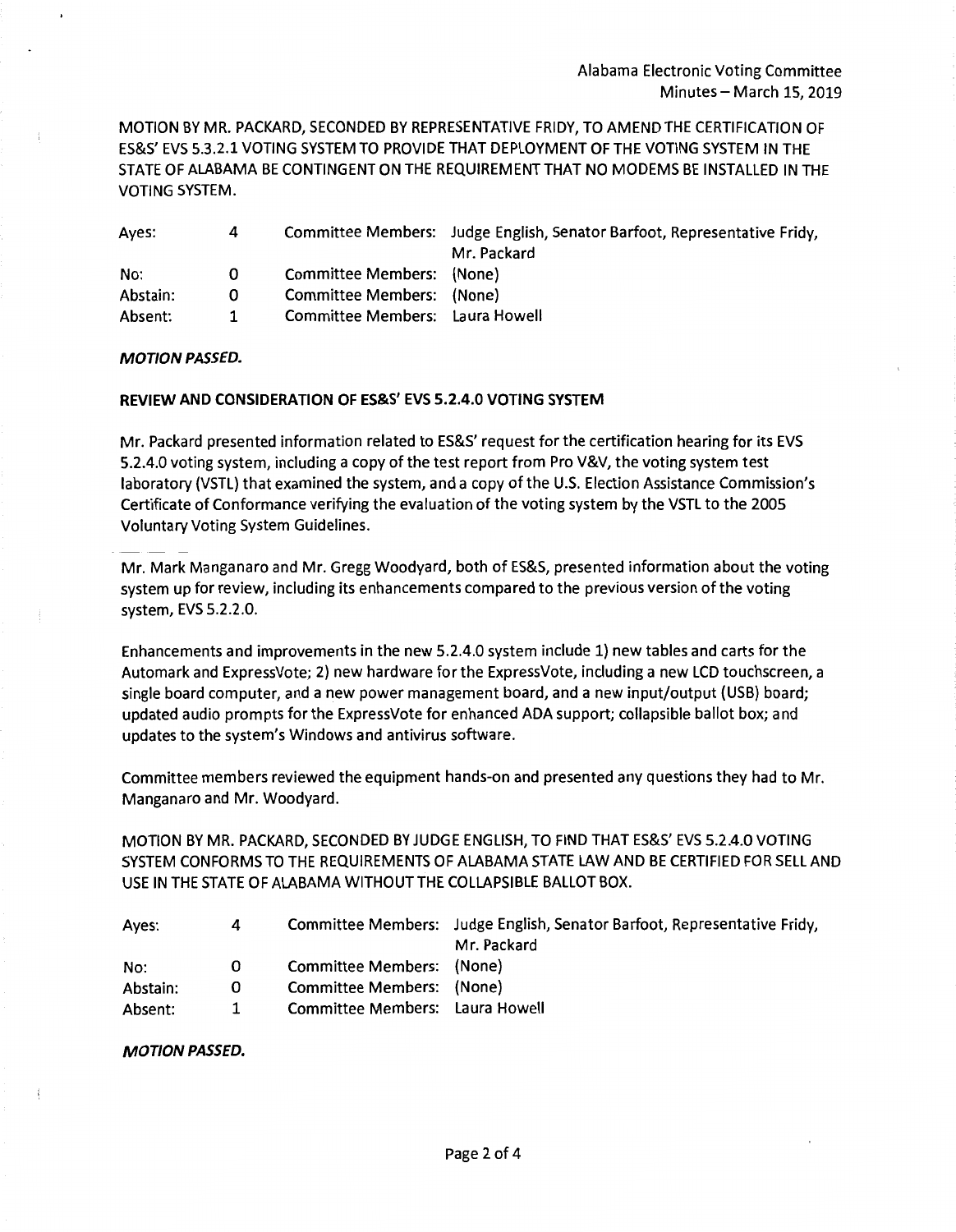### **UPDATING LIST OF CERTIFIED ELECTRONIC VOTING SYSTEMS**

Mr. Packard presented the current list of electronic voting systems certified for use in the State of Alabama. He stated concerns of the Secretary of State's office that the list includes vendors that may no longer no be in business or whose equipment was last tested to out of date voting system standards.

Mr. Packard explained that the Secretary of State wanted to propose the Committee initiate a process for updating the list of certified voting systems for use in the State of Alabama. He further explained that the Secretary of State wanted to propose that the Committee recommend and authorize the Secretary of State to issue a "Request for Proposals" for voting systems that would cover not only voting systems new to Alabama but also equipment previously certified by the Committee.

During discussion, Committee members expressed a consensus in favor of updating the list of certified equipment. However, Judge English questioned the idea of requiring voting systems that are currently certified and in use in Alabama be resubmitted for certification. Members agreed that systems not currently in use in the State of Alabama should have to be submitted or resubmitted for certification.

In discussing which set of voting system standards should serve as the baseline for voting systems in Alabama, it was noted that at least 10 counties continue to use ES&S Model 100 voting machines, which were tested against the 2002 standards. Committee members expressed concerns about taking action that would could effectively decertify the use of Model 100 voting machines and require those counties to purchase new voting systems at a considerable cost (approximately \$5,000 per voting machine, according to Mr. Woodyard of ES&S). John Bennett provided information to the Committee regarding the number of Model 100 voting machines deployed in each of the 10 counties and the amount of HAVA funds each of the 10 counties have available that could potentially be used for the purchase of new voting equipment. Mr. Bennett further commented on the potential availability of other HAVA funds for the purchase of new voting equipment.

MOTION BY JUDGE ENGLISH, SECONDED BY REPRESENTATIVE MATT FRIDY, TO AUTHORIZE THE SECRETARY OF STATE TO ISSUE A REQUEST FOR PROPOSALS FOR ELECTRONIC VOTING SYSTEMS THAT MEET THE 2002 OR LATER EAC VOLUNTARY VOTING SYSTEM STANDARDS FOR USE IN ALABAMA EXCLUDING VOTING SYSTEMS CURRENTLY IN USE IN ALABAMA THAT MEET THOSE STANDARDS.

| Aves:    | 4 |                                 | Committee Members: Judge English, Senator Barfoot, Representative Fridy, |
|----------|---|---------------------------------|--------------------------------------------------------------------------|
|          |   |                                 | Mr. Packard                                                              |
| No:      | 0 | Committee Members: (None)       |                                                                          |
| Abstain: | 0 | Committee Members: (None)       |                                                                          |
| Absent:  | 1 | Committee Members: Laura Howell |                                                                          |

#### **MOTION PASSED.**

# **POST-ELECTION AUDITS**

Mr. Clay Helms, Director of Elections for the Secretary of State, presented information to the Committee regarding post-election audits in general and risk limiting post-election audits in particular. Mr. Helms explained that the goal of a post-election audit is to ensure the accuracy of vote counting which can thereby instill confidence in the electoral process. Judge English inquired as to the resources necessary to conduct a post-election audit. He also inquired as to what may occur if the procedures for a post-